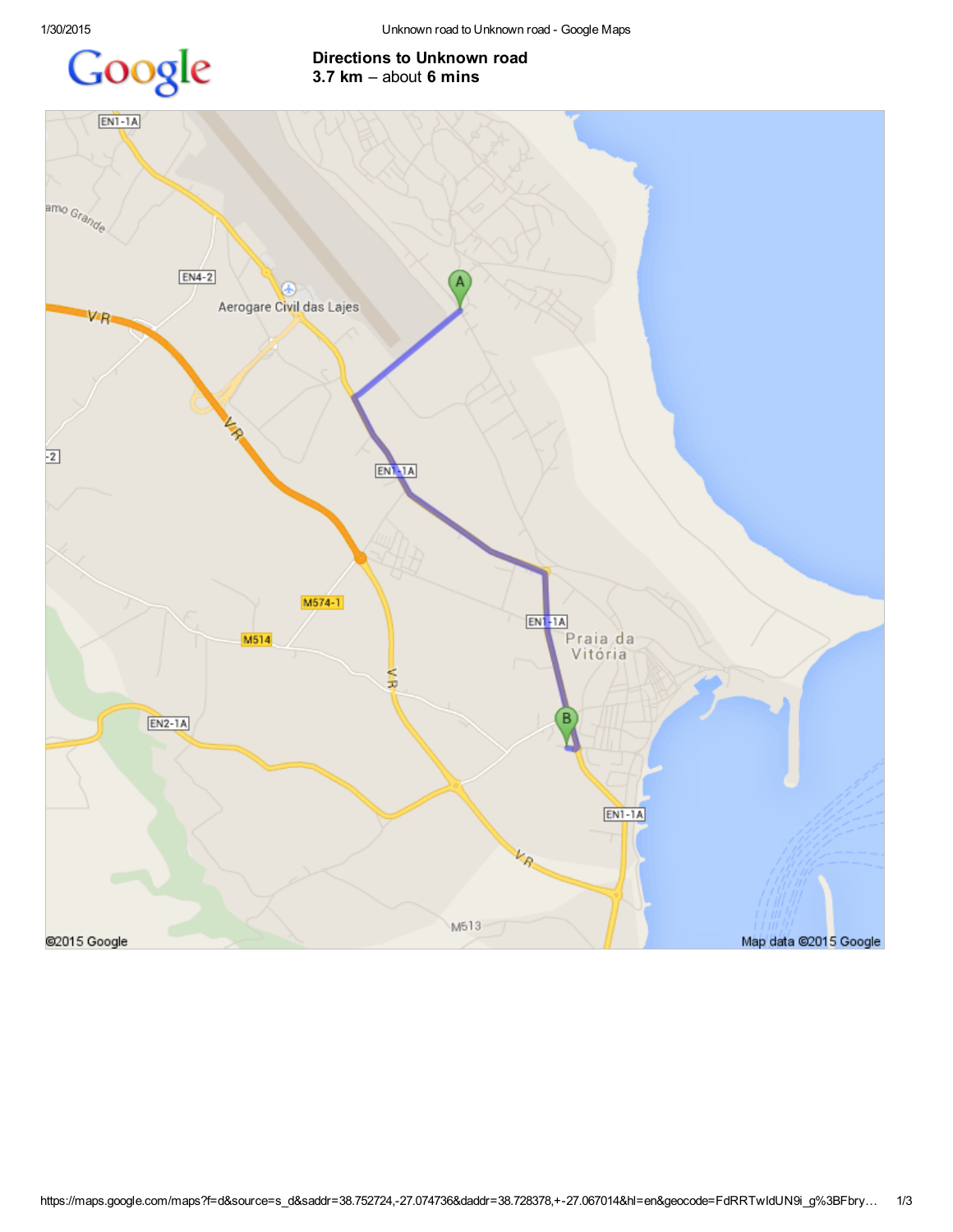

## Unknown road



1. Head southwest



2. Exit the roundabout About 1 min



go 800 m total 850 m

go 12 m<br>total 12 m

go 22 m<br>total 850 m

3. Slight left toward EN1-1A

Қ





go 1.7 km total 2.5 km